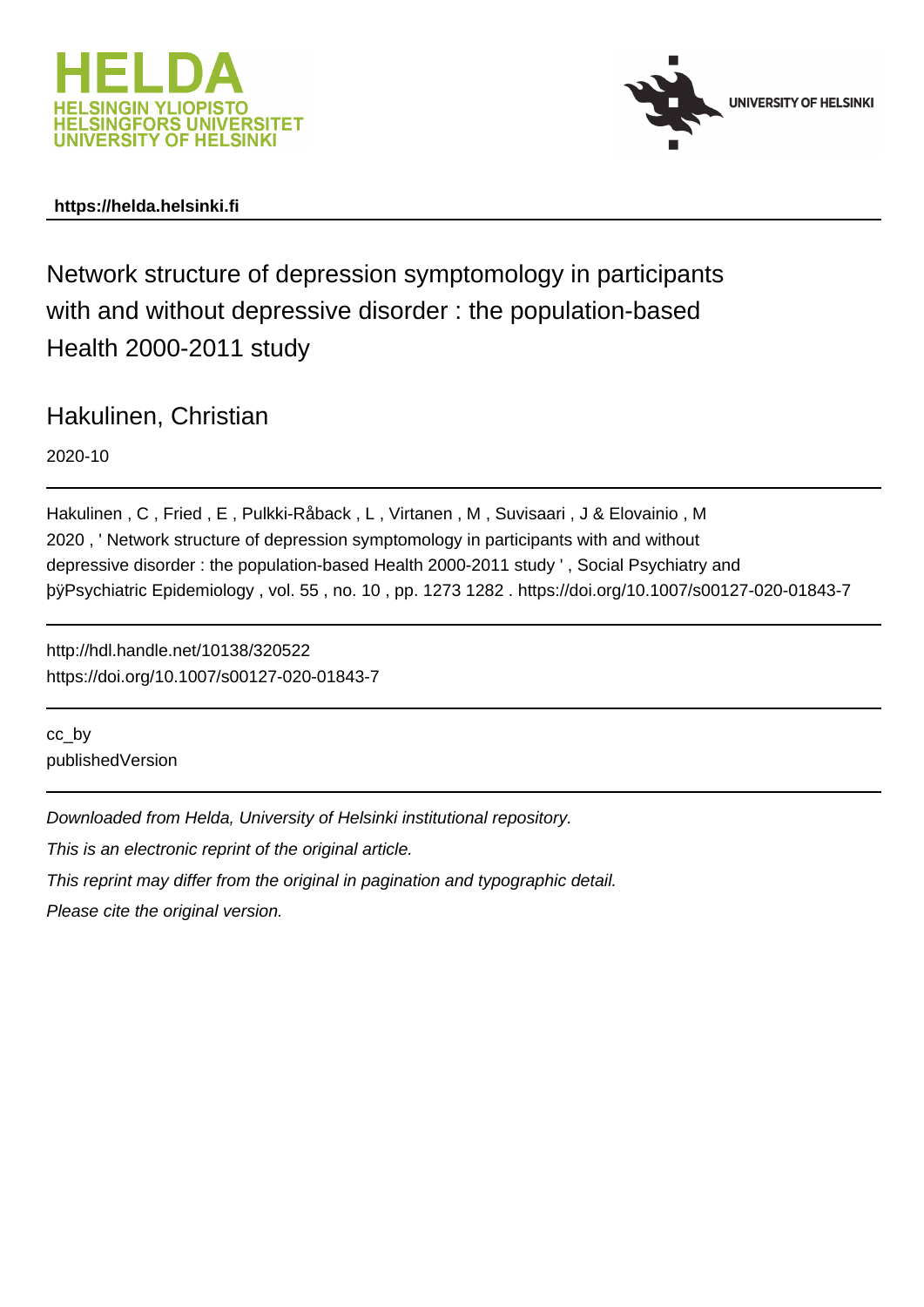## **ORIGINAL PAPER**



# **Network structure of depression symptomology in participants with and without depressive disorder: the population‑based Health 2000–2011 study**

ChristianHakulinen<sup>1,2</sup><sup>®</sup> · Eiko I. Fried<sup>3</sup> · Laura Pulkki-Råback<sup>1</sup> · Marianna Virtanen<sup>4</sup> · Jaana Suvisaari<sup>2</sup> · **Marko Elovainio1,2**

Received: 2 July 2019 / Accepted: 3 February 2020 / Published online: 11 February 2020 © The Author(s) 2020

## **Abstract**

**Purpose** Putative causal relations among depressive symptoms in forms of network structures have been of recent interest, with prior studies suggesting that high connectivity of the symptom network may drive the disease process. We examined in detail the network structure of depressive symptoms among participants with and without depressive disorders (DD; consisting of major depressive disorder (MDD) and dysthymia) at two time points.

**Methods** Participants were from the nationally representative Health 2000 and Health 2011 surveys. In 2000 and 2011, there were 5998 healthy participants (DD−) and 595 participants with DD diagnosis (DD+). Depressive symptoms were measured using the 13-item version of the Beck Depression Inventory (BDI). Fused Graphical Lasso was used to estimate network structures, and mixed graphical models were used to assess network connectivity and symptom centrality. Network community structure was examined using the walktrap-algorithm and minimum spanning trees (MST). Symptom centrality was evaluated with expected influence and participation coefficients.

**Results** Overall connectivity did not difer between networks from participants with and without DD, but more simple community structure was observed among thosewith DD compared to those without DD. Exploratory analyses revealed small differences between the samples in the order of one centrality estimate participation coefficient.

**Conclusions** Community structure, but not overall connectivity of the symptom network, may be diferent for people with DD compared to people without DD. This diference may be of importance when estimating the overall connectivity diferences between groups with and without mental disorders.

**Keywords** Network · Connectivity · Depression · Symptoms

**Electronic supplementary material** The online version of this article [\(https://doi.org/10.1007/s00127-020-01843-7\)](https://doi.org/10.1007/s00127-020-01843-7) contains supplementary material, which is available to authorized users.

 $\boxtimes$  Christian Hakulinen christian.hakulinen@helsinki.f

- $\boxtimes$  Marko Elovainio marko.elovainio@helsinki.f
- <sup>1</sup> Department of Psychology and Logopedics, Faculty of Medicine, University of Helsinki, P.O. Box 9, 00014 Helsinki, Finland
- <sup>2</sup> The Finnish Institute for Health and Welfare, Helsinki, Finland
- <sup>3</sup> Department of Clinical Psychology, Leiden University, Leiden, The Netherlands
- <sup>4</sup> School of Educational Sciences and Psychology, University of Eastern Finland, Joensuu, Finland

# **Introduction**

Depressive disorders (DD), including major depressive disorder (MDD) and dysthymia, are highly prevalent mental disorders with high comorbidity with other mental disorders. Although they have been under systematic investigation for decades, depressive disorders remain poorly understood, and treatment efficacy has been modest  $[1]$ . It has been traditionally assumed that depressive symptoms arise from common pathogenic pathways. Recently, this common cause-approach has been challenged [2–4] by research showing that diferent depressive symptoms are associated with diferent risk factors [5], diferent patterns of comorbidity [6], and are associated with diferent levels of impairment [3]. Consistent with the above evidence of differential relations between symptoms and varying outcomes, depression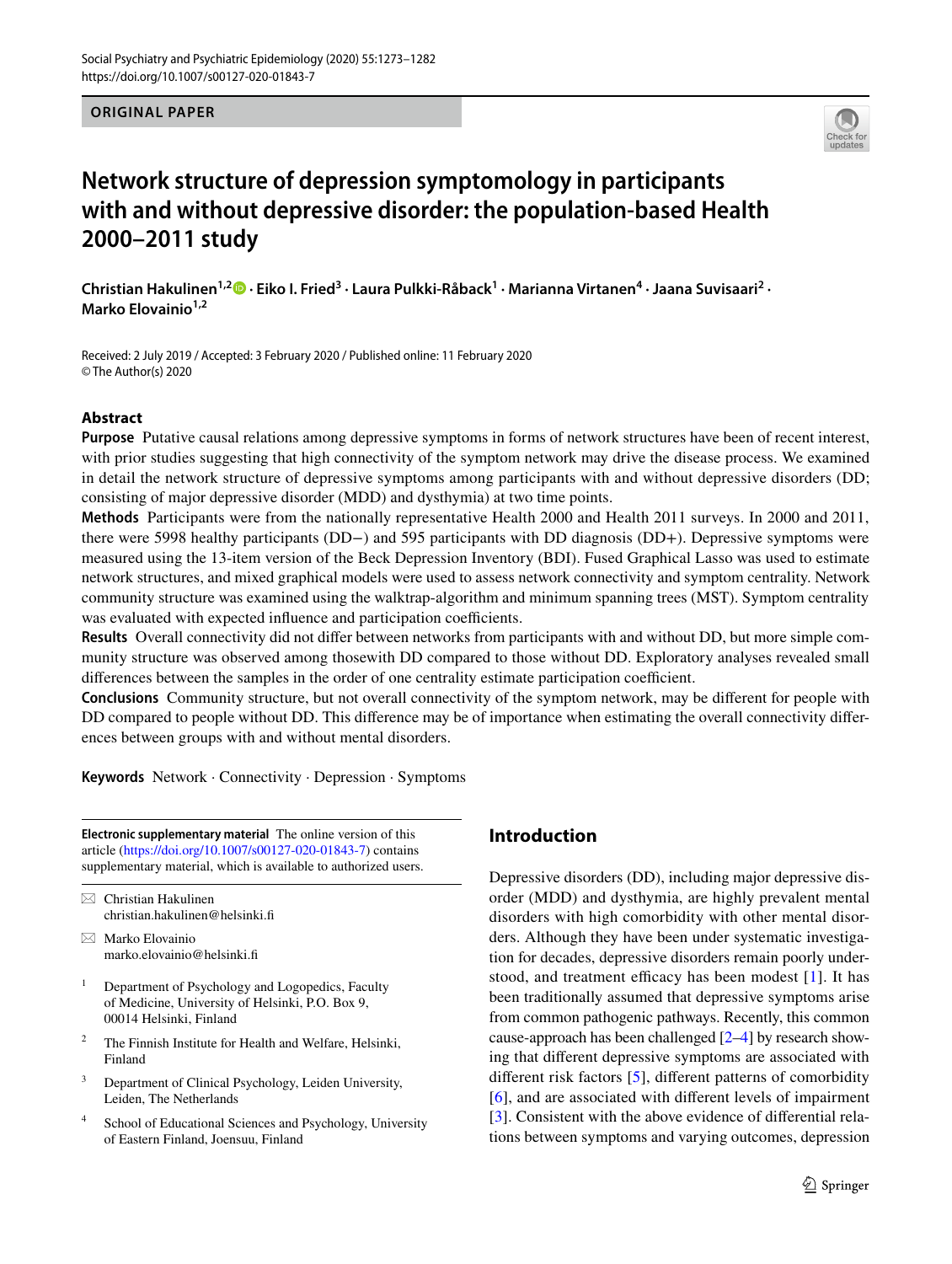symptomology has been conceptualized as a dynamic network, suggesting that depressive disorders are an emergent property that derives from mutual interactions among symptoms in a causal system [7]. The model assumes that depression is a complex dynamic system where individuals sufering from depression have a diferent architecture of symptom relations than those who experience depressive symptoms but have not passed the threshold of clinical diagnosis. The architecture of symptoms that characterizes those with a high risk of depression may form an emergent state: 'depression'. Such a state can be sustained via vicious circles, and can be difficult to escape  $[8]$ .

This network theory of depression is grounded in theories in clinical psychology. For instance, cognitive behavioral therapy focuses on negative feedback loops potentially leading to more severe emotional problems [9]. Although the network approach has generated much interest [4, 8, 10–12], numerous questions have remained open. We introduce three especially relevant topics below. First, one of the important features which are discussed as potentially diferentiating the symptom networks of depressed people and others is connectivity [7], i.e. the amount and strength of relations among symptoms. People more vulnerable to develop depression have been suggested to have a denser symptom network and overall stronger ties between symptoms than those who are less vulnerable. In clinical samples, this may mean that more densely connected networks in patients with MDD would also predict less probable recovery [8]. However, the literature on the topic is very limited, and empirical evidence is mixed: one previous study has supported this notion [13], and a second one has not [14].

Second, many network studies have examined what symptoms are the most central (i.e. interconnected) in MDD symptom networks, because such symptoms have been speculated to be promising targets for intervention [10]. Most of the studies so far have used clinical samples [12, 15–17], and few have used community samples analyzing also the sub-threshold symptoms [10, 18]. Interestingly, results are mixed, and do not seem to replicate well across studies. For example, whereas in a large clinical sample, Fried et al. [12] found that sad mood and energy loss were the most central symptoms, a time-series study conducted by Bringmann and colleagues [11] concluded that loss of pleasure was the most central symptom. Contrary to these fndings, in a sample of 5952 Han Chinese women with recurrent MDD, psychomotor changes, hopelessness and decreased self-confdence were found to be the most central symptoms and among the least central was loss of interest [16]. Jones and others [17] concluded that concentration impairment, sadness, and fatigue were the most central nodes among individuals with obsessive–compulsive disorder with comorbid depression. These diferences might be explained by variability in the samples, designs, and depression inventories used [12].

In addition, of the three most widely used centrality measures, i.e., closeness, betweenness and node strength [19], closeness and betweenness have suggested to be difficult to interpret in psychological networks, because they are based on assumption that do not hold when studying association between variables [20]. The most suitable centrality measure may thus be strength centrality that measures the weighted number of connections of a focal node and thereby the degree to which it is involved in the network. Moreover, "expected infuence" indices, which distinguish between positive and negative edges, may be more suitable for evaluating centrality in networks with various community structures [21]. Similarly, indicators, such as participation coefficient, that measures the strength of a node's connections within its community may be useful when comparing symptoms networks with diferent community structures. It has also repeatedly been shown that measures detecting depression severity often fail to show uni-dimensionality or measurement invariance over time [4], which makes cliques highly likely in depression data, given the mathematical equivalence between factor and network models [22]. Furthermore, the most commonly used centrality measures are often calculated without considering the efects that the potential diferences in the local systemic entities, such as community structures within the networks [23], have on centrality measures. This could have contributed to the inconsistent results of centrality estimates across publications in the literature.

Third, many previous studies have estimated depressive symptoms (and also other symptom networks) without considering the fact that symptom networks may include many locally connected structures, referred to as communities or cliques. To the best of our knowledge, so far only few studies have investigated the community structure of depressive symptoms networks [16, 24]. This is a gap in the literature, as connectivity is a global measure: diferent community structures can lead to the same connectivity; for illustration of this efect, see Fig. 1. On the left, there is a network of nine nodes with three nodes structured in three communities that are fully and strongly connected; all edge weights are 0.99; however, there are no edges from any community to any other. The overall connectivity of 9 present and 27 absent edges is 9. On the right-hand side is a fully connected network with 9 edges but only one community, with much smaller edge weights of 0.25. This network has the same overall connectivity as network 1 (9), although the architecture and the conclusions we potentially make of the connections between nodes are probably diferent (for details of the example, see Online Supplement Appendix).

In sum, although the number of studies analyzing depressive symptom networks have increased rapidly, some crucial question remains open. First of all, results are conficted to whether individuals with depression have higher or lesser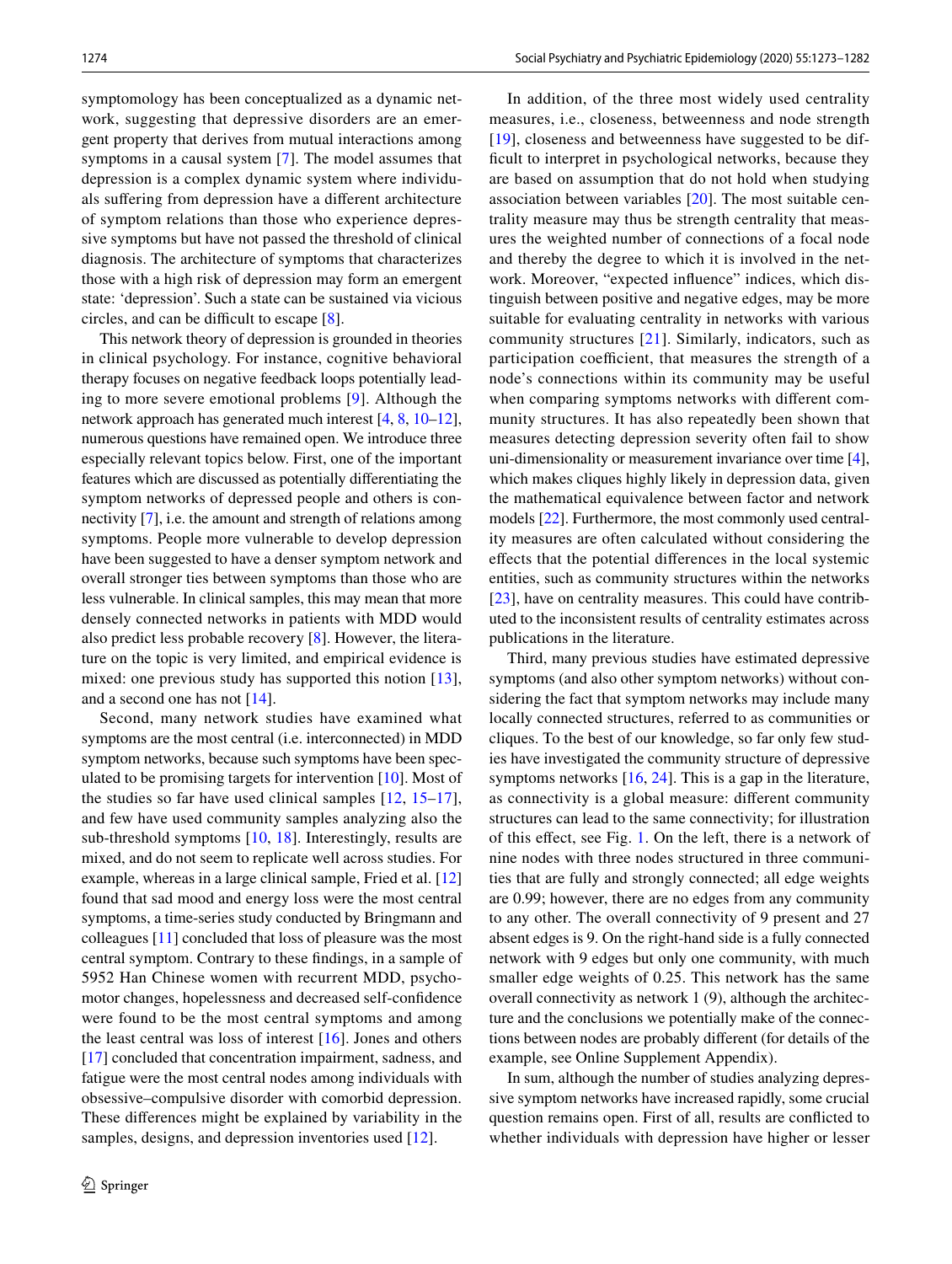**Fig. 1** Illustration how diferent community structures can lead to the same connectivity and centrality measures



symptom connectivity, or whether high connectivity is actually "good or bad" [8]. Second, it remains unclear which of the symptoms are more central than others in the depression symptom network. Third, it is also not clear whether there are diferences in the community structures in the symptom networks between individuals with and without depression, and whether these diferences afect the conclusions about the connectivity and centrality of individual symptoms.

To address these open questions, the present study examined self-reported depressive symptom networks using data from the nationally representative Health 2000–2011 surveys in Finland. The specifc aims were to examine whether there were diferences between those with depressive disorder (DD) and those without (A) in overall connectivity in symptom networks, (B) in centrality of the symptoms, and (C) in community structures of the symptom networks using metrics taking into account the community structure and local connectivity (expected infuence step 2 and participation coefficients) to find out whether there are differences between the groups that network theory has traditionally not analyzed.

# **Methods**

# **Sample**

The data were derived from two data collection phases of the multidisciplinary epidemiological survey, "The Health 2000–2011", which was carried out in Finland in 2000–2001 and in 2010–2011. As described in detail elsewhere [25], in 2000, a nationally representative sample was drawn among

adults aged 30 years or over and living in the mainland of Finland. Two-stage clustered sampling of 15 largest towns and 65 health districts in Finland was used and individuals over 80 years were oversampled (2:1). In addition, young adults' sample of individuals who were between 18 and 29 years old were collected using shortened version of the study protocol. In 2011, all participants who were alive, living in Finland, and had not refused to participate, were invited to take part of new data collections wave  $[26]$ . In addition, participants from the young adults' sample of Health 2000, were included.

In Health 2000, a total of 7419 participants (93% of the 7977 subjects alive at the frst day of the frst phase of the survey) participated to one or more phase of the study. Of these, 6354 participated in the clinical examination, which included, e.g., the Composite International Diagnostic Interview (CIDI), which was reliably performed for 6005 participants (75% of the original sample). In Health 2011, a total 6740 participants (67% of those who were invited) participated at least one to one phase of the study. Of these participants, 4729 participated in the health examination.

The present study was restricted to those participants who had participated in CIDI and responded to BDI-13 questionnaire in 2000 and/or 2011. This resulted to a total of 5998 participants without depressive disorder (DD) and 595 with depressive disorder. Participants with other mental disorders in 2000 or in 2011 were excluded.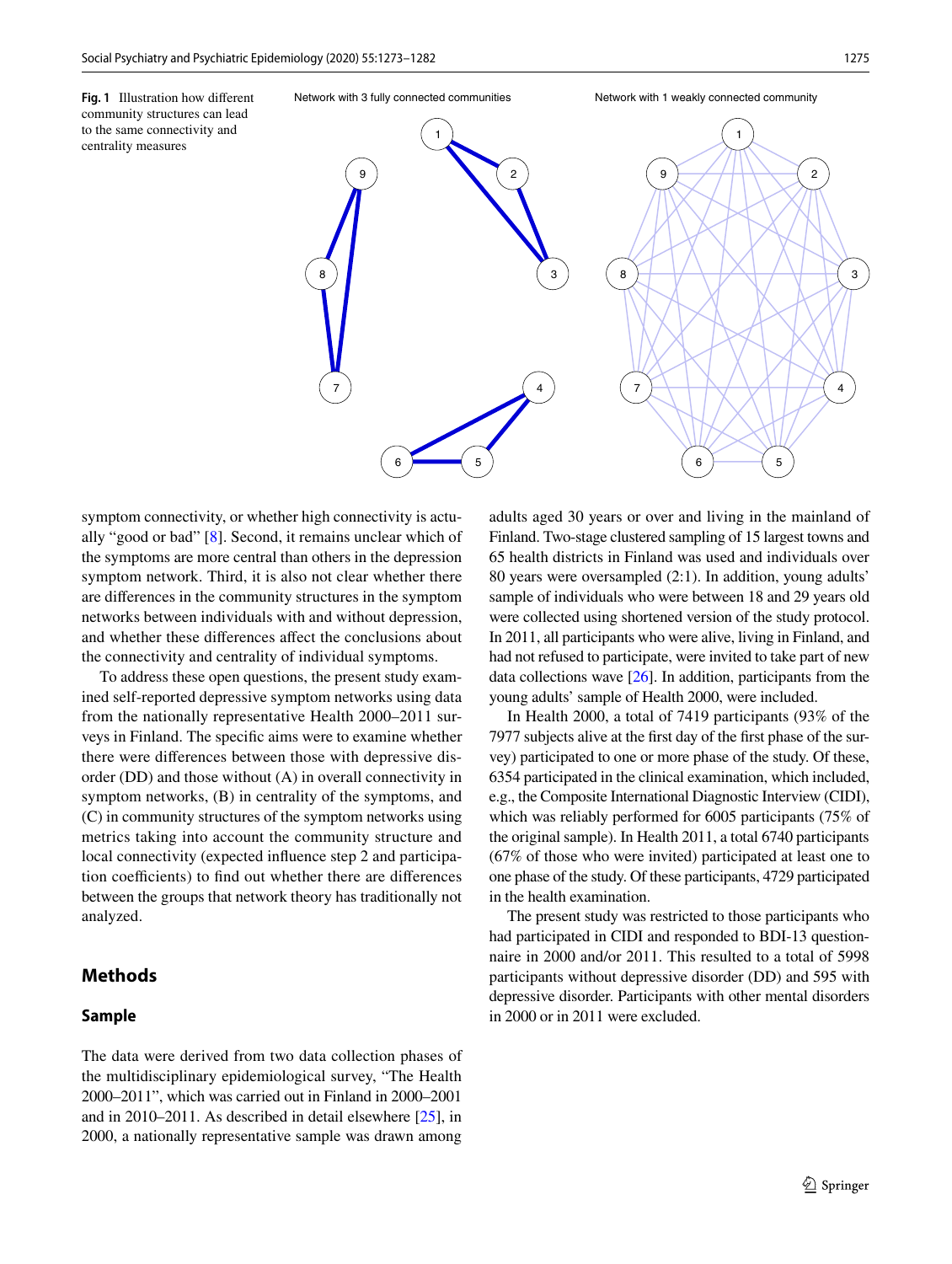## **Measures**

## **Diagnoses**

Depression diagnoses were based on the Finnish translation of the Munich version of the Composite International Diagnostic Interview (M-CIDI, [27]. CIDI uses operationalised criteria for DSM-IV diagnoses and allows an estimation of DSM-IV diagnoses for mental disorders. In the present study, a computerized version of CIDI was used [27]. The translation of the CIDI-items into Finnish was based on the original English items of CIDI and was made pairwise by psychiatric professionals. The process included consensus meetings, expert opinions, an authorized translator's review, and pilot testing with both informed test participants and unselected real participants.

The CIDI interview has been found to be a valid and reliable instrument [28, 29]. The interviews were performed to determine the 12-month prevalence of depressive (dysthymia or major depressive disorder, MDD), anxiety and alcohol use disorders. The interviewers were non-psychiatric health professionals who were trained in conducting CIDI interviews. Trainers were psychiatrists or physicians trained by a WHO authorized trainer. The Kappa values for the two interviews were 0.88 (95% CI 0.64–1.0, observer agreement 94%) for major depressive disorder, and 0.88 (95% CI 0.64–1.0, observer agreement 98%) for dysthymia [30]. In depressive disorders, the CIDI interview diferentiates also between dysthymic disorder and MDD. Furthermore, the most recent timing (or appearance) of each symptom was also recorded (time frame of depression), allowing for estimates about when the diagnostic criteria were fulflled most recently. In the current study, the variable for psychiatric diagnosis was coded as DD (includes MDD with or without dysthymia and dysthymia) and no DD (or other mental disorders).

#### **Depressive symptoms**

Depressive symptoms were assessed using the Beck Depression Inventory (BDI) [31]. In 2000 21-item version was used, and in 2011 the 13-item version [32]. In the current study, we used those 13 items of BDI that were measured at both time points (Fig. 2).

## **Statistical methods**

We estimated network models, community structures and graph-theoretical measures in multiple steps. All statistical analyses and used statistical packages are explained in detail in the online supplement. First, we estimated network structures of depression symptoms in two sub-groups based on CIDI: (1) individuals without a diagnosis of DD (DD−) and (2) individuals diagnosed with DD or dysthymia (DD+). The network structures were analyzed using the responses in 2000 or 2011 (if they responded only once) and means of their responses (if they responded in 2000 and in 2011) for each individual. To obtain networks for non-depressed and depressed groups, we estimated polychoric correlations among symptoms (for robustness analyses with Spearman correlations, see the online supplement), and then estimated the depression symptom network using the Fused Graphical Lasso (FGL).

**Fig. 2** Visualization of the Fused Graphical Lasso (FGL) estimated networks of depressive symptoms in participants without (DD−) and with (DD+) major depressive disorder or dysthymia. Symptoms are as follows: b1=Depressed mood/ sadness;  $b2$  = Pessimistic about the future;  $b3 = Low$  selfesteem/past failure; b4=Loss of pleasure/dissatisfaction;  $b5 =$ Feeling guilty;  $b6 =$ Feeling disappointed in oneself/ self-dislike; b7=Self harm; b8=Loosing interest in other people;  $b9 =$ Difficulties in decision-making;  $b10=D$ issatisfaction with once appearance/worthlessness;  $b11 = Loss$ of energy; b12=Tiredness; b13=Loss of appetite

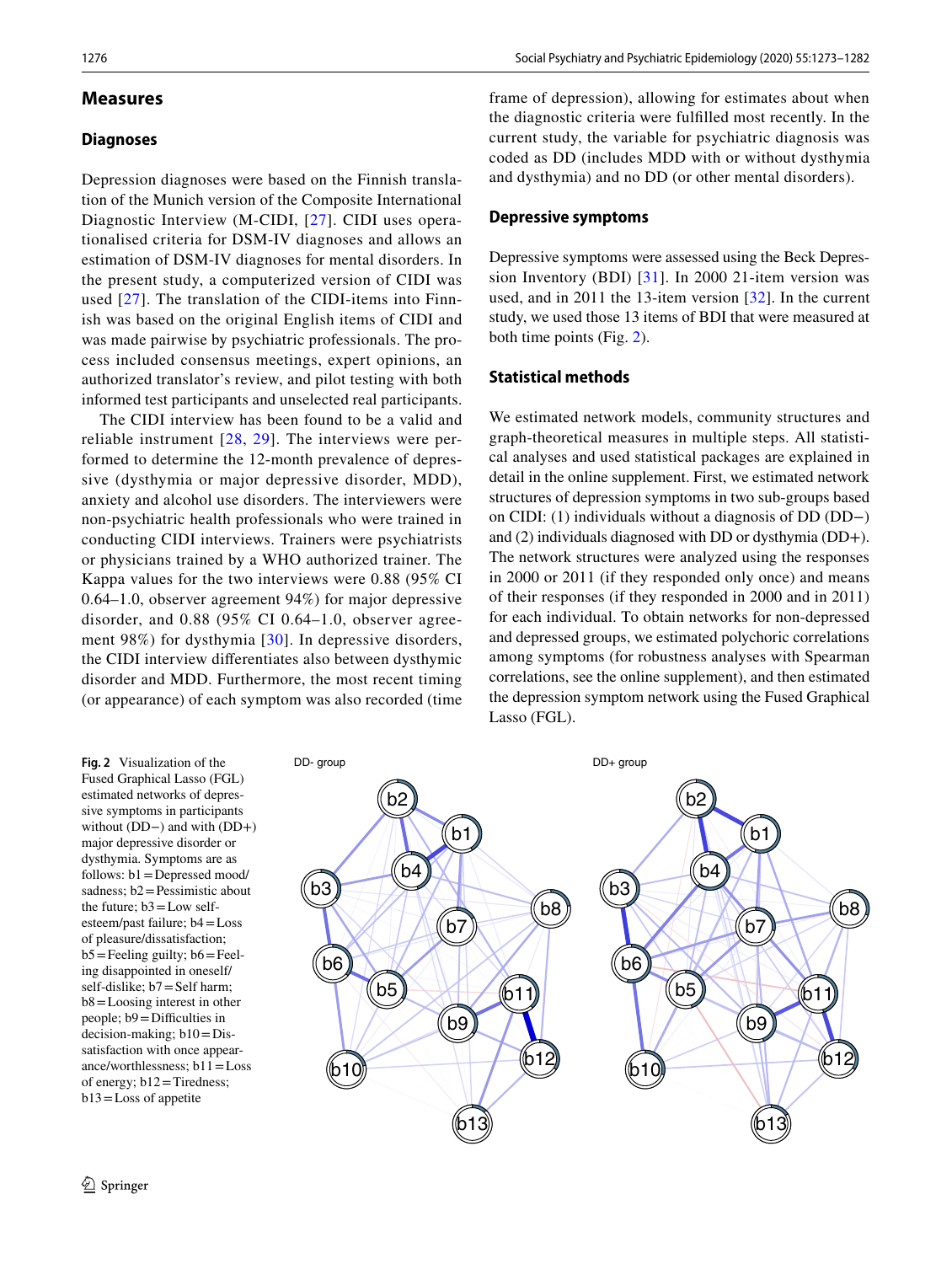Second, we assessed the predictability of the individual symptoms (how much of the variance of each symptom is explained by the other nodes in the network) using Mixed Graphical Models. After calculating the predictability results, we included these parameters into the FGL networks. We used the R package "qgraph" [33] to plot the networks. Third, we compared the connectivity of the networks between DD− and DD+ groups using the "Network-ComparisonTest" (NCT) R-package [34]. Fourth, we evaluated the community structure of the symptom networks in both groups using the walktrap-algorithm [35] and "igraph" package [36] (for robustness analyses via the spinglass algorithm, see the online supplement). Sub-network structures of depressive symptoms in diferent groups were tested using the minimum spanning trees (MST) [37].

Fifth, we calculated node strength, which was our primary centrality measure, and also estimated "Expected infuence" centrality index as well as participation coefficient for each node. Correlations between strength centrality measures and expected infuence were calculated to evaluate the overall similarity between the groups. Sixth, we tested the parameter accuracy of edges and centrality estimates in the symptom networks, using the R package "bootnet", via a bootstrap sampling procedure with 1000 iterations. We evaluated the stability of the strength centrality metrics using the correlation stability  $(CS)$  coefficient by repeatedly correlating centrality metrics of the original data set with those calculated from subsamples including progressively fewer participants. The CS-coefficient represents the maximum proportion of participants that can be dropped while maintaining 95% probability that the correlation between centrality metrics from the full data set and the subset data are at least 0.7, and should be above 0.5

As additional sensitivity analyses, we bootstrapped centrality scores (1000 samples) to estimate the uncertainty in the correlation between the centrality scores of the DD− and DD+ group and examined the community structures in more detail (for details see the online supplementary appendix).

All analyses were conducted using R 3.5.1 (R Core Team 2018).

## **Results**

#### **Descriptive statistics**

There were 5998 DD− participants and 595 DD+ participants with data for either or both measurement points. Diferences between the average symptom level over time points were all signifcant between DD− and DD+ groups, the mean of all symptoms in DD− group was 0.19 and in DD+ group 0.55 (difference =  $-0.35$ , 95% CI [ $-0.40$ , −0.33]). The greatest diferences were found for sadness (means 0.15/0.72) and guilty feelings (means 0.22/0.72), and the smallest diference was found for change in appetite (means 0.07/0.22) and in self-dislike (means 0.08/0.36). The means and standard deviations and zero-order correlation matrices of individual symptoms are presented in the Online Supplement (Supplement Figs. 1 and 2). The Spearman correlations between the symptom profles was 0.80 suggesting rather strong similarities across MDD groups.

#### **Network structure**

The visualization of the FGL networks for DD− and DD+ groups are presented in Fig. 2. The predictability (amount of explained variance of each symptoms by all the other symptoms) is illustrated by the percentage of shaded area in the pie. Depressive symptoms descriptively explained a larger proportion of the variance of the other symptoms in DD+ (mean explained variance 41%) than in DD+ participants (mean explained variance 31%). This fnding translates into somewhat stronger associations between symptoms in participants with MDD than in those without (average edge weight 0.07 in the DD+ group vs 0.06 in the DD− group). The internal consistency (Cronbach's alpha) was also slightly higher in DD+ (0.89) than in DD− (0.84) group. When comparing the networks across groups, the Network Comparison Test revealed no signifcant diferences regarding network structures  $(M=0.12; p=0.77)$  or network connectivity (global strength) (difference 0.08,  $p = 0.87$ ), with connectivity estimates of 5.4 for DD+ group and 5.5 for DD− group. Overall similarity was evaluated by calculating the correlations between the edge weights across networks for each pair of networks (Supplement Figs. 3 and 4). Spearman correlation was 0.65, also indicating rather strong similarity.

All else being equal, we identifed some diferences in the community structures of the networks between MDD groups (Fig. 3). In DD− group, the walktrap-algorithm suggested four diferent communities, but only three communities were suggested in DD+ group (results remained the same when rerunning the algorithm ten times with random seeds). Minimum spanning trees supported the less uniform structure of symptoms in DD− group compared to DD+ group although the most central nodes were partly the same in both groups (Fig. 4). The nodes closer to the center of the tree (i.e. nodes that feature more edges) are most central. Loss of pleasure, past failure, and indecisiveness were the most central symptoms in DD− and in DD+ group they were loss of pleasure, self-dislike, and loss of energy.

The centrality estimates (node strength and expected infuence) and participation coefficients are shown in Fig. 5. Loss of pleasure, sadness, loss of energy, and self-dislike had the greatest node centrality strength in DD+ and in DD− group and they were also more central than 50% or more of other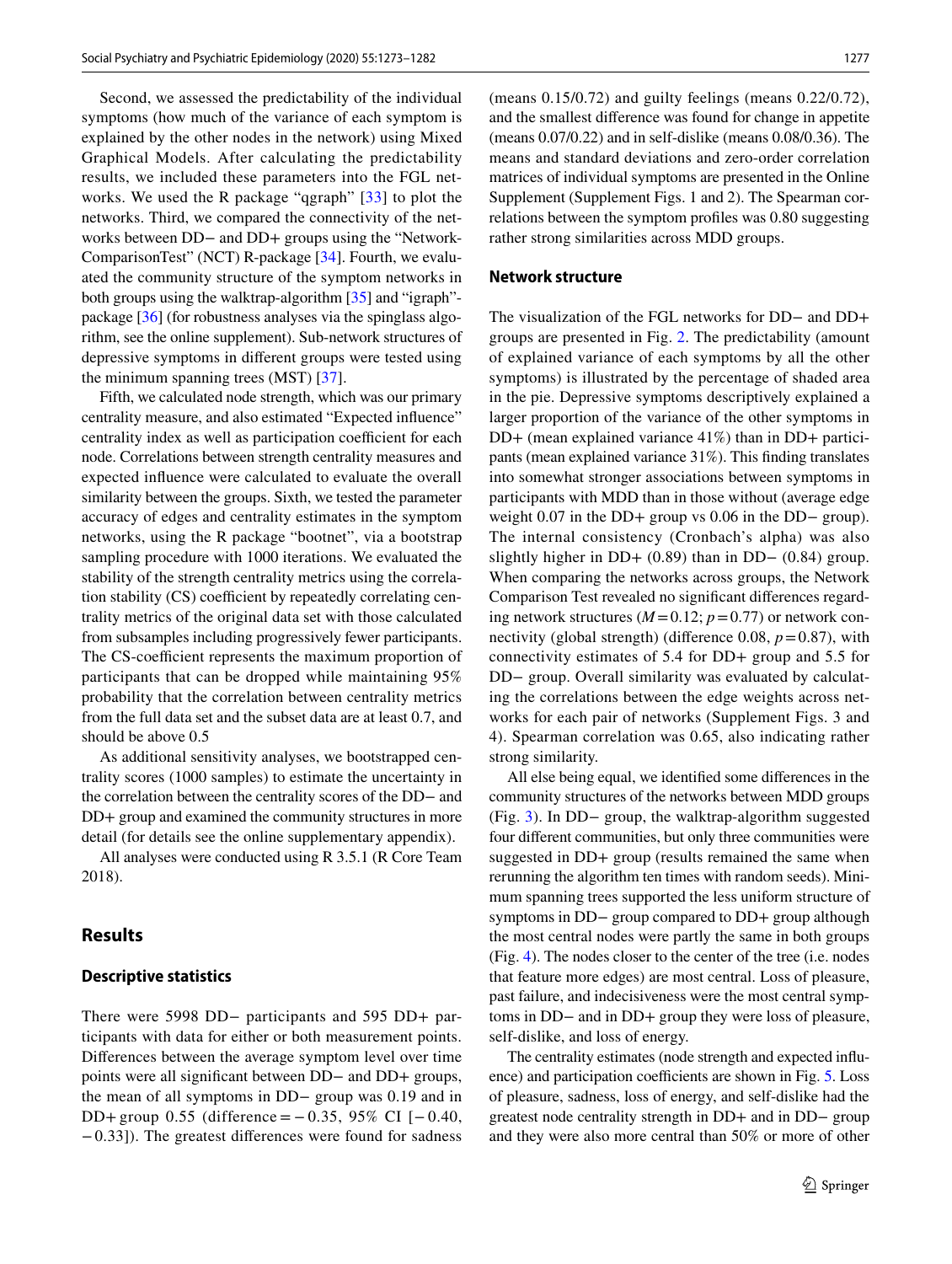![](_page_6_Figure_2.jpeg)

**Fig. 4** Minimum spanning trees of depressive symptoms (between individual networks) in DD− and DD+ participants

nodes in the network (bootstrapped diference tests for strength centrality are presented in Supplement Figs. 5–8). The strength centrality profles were very similar in DD− and DD+ groups, with a correlation of 0.85 suggesting strong similarity across groups. The expected infuence profles were also similar (*r*=0.89) and again especially loss of pleasure, self-dislike,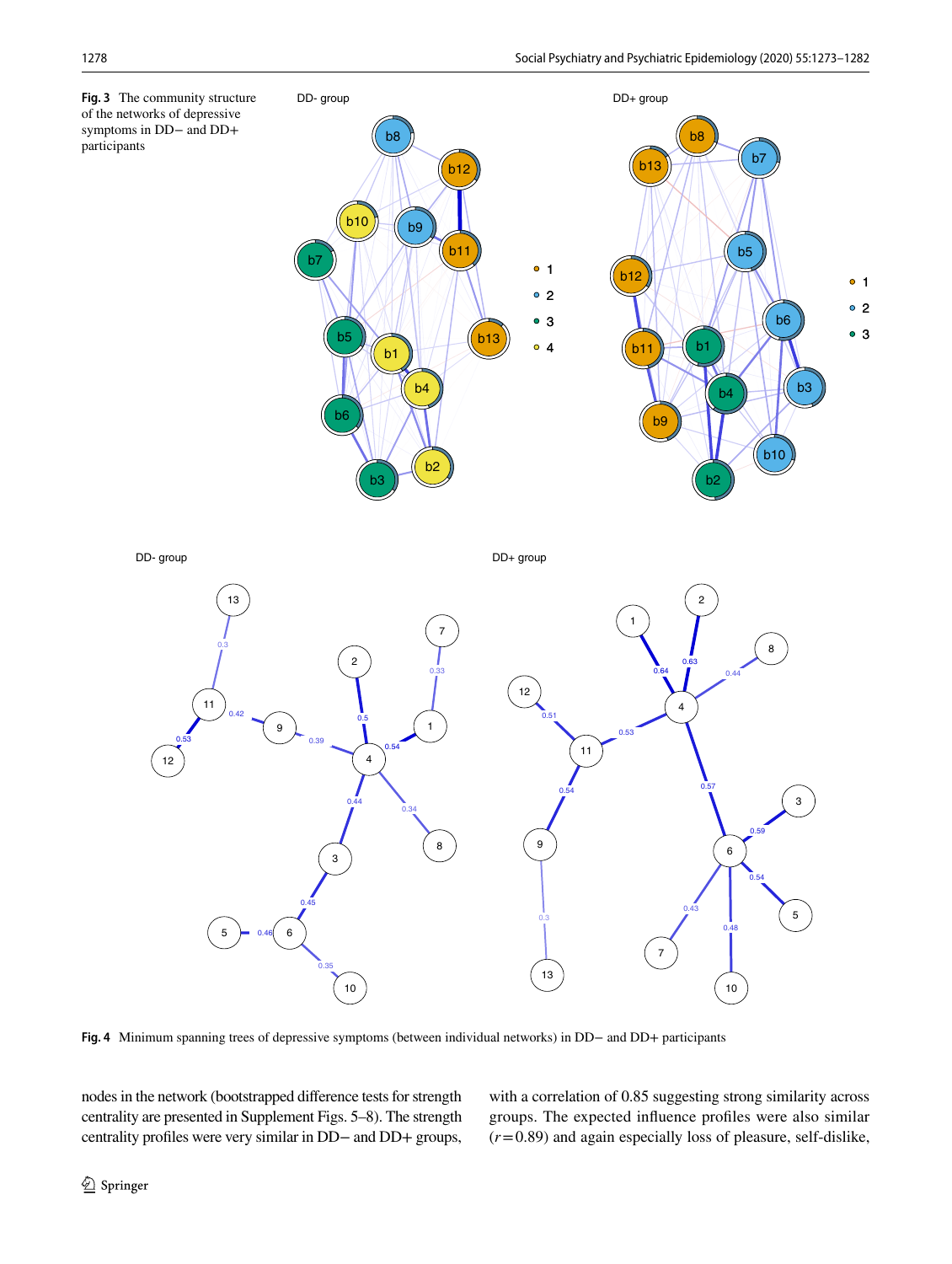![](_page_7_Figure_2.jpeg)

Fig. 5 The two centrality measures: node strength(unstandardized) and expected influence and participation coefficient for depressive symptoms in DD− and DD+

and sadness were high, all but even higher in DD+ group. The participation coefficients suggested that the loss of energy and self-dislike were central symptoms in DD+ group (Fig. 4), with a correlation of  $r = 0.67$  across groups. The CS coefficients indicated a stable order of strength centrality estimation, with values of 0.67 (DD+) and 0.75 (DD−).

Sensitivity analyses regarding the centrality indexes confrmed our fndings reported above (see online supplement for details). Sensitivity analyses related to community structure showed that the community structure in those participants with DD+ were relatively stable and three-community-solution was the most common (Supplement Fig. 9). Among the DD− participants, network was clearly less stable (Supplement Fig. 10).

# **Discussion**

The present study examined depressive symptom networks using data from a nationally representative general population sample. Results showed that there were no diferences in the overall connectivity of symptom networks between participants with and without DD (major depressive disorder and dysthymia). Whereas simpler community structure was observed among those participants with DD, the diferences in centrality measures between participants with and without DD were relatively small.

Our fndings regarding the overall network connectivity were somewhat unexpected and not consistent with all prior work. Specifcally, some studies showed an increased network connectivity in participants with depression [38, 39]. The network theory—supported by prior studies using both empirical and simulated data—has suggested that network connectivity may be a key feature leading to attractor states with large number of active symptoms and thus to clinical depression [8]. Strong connections between symptoms indicate that symptoms more easily afect each other and thus maintain and trigger negative systemic states. Our fndings suggesting that there were no diferences in connectivity between groups of people with and without DD, do not provide strong support for the inferences of the theory.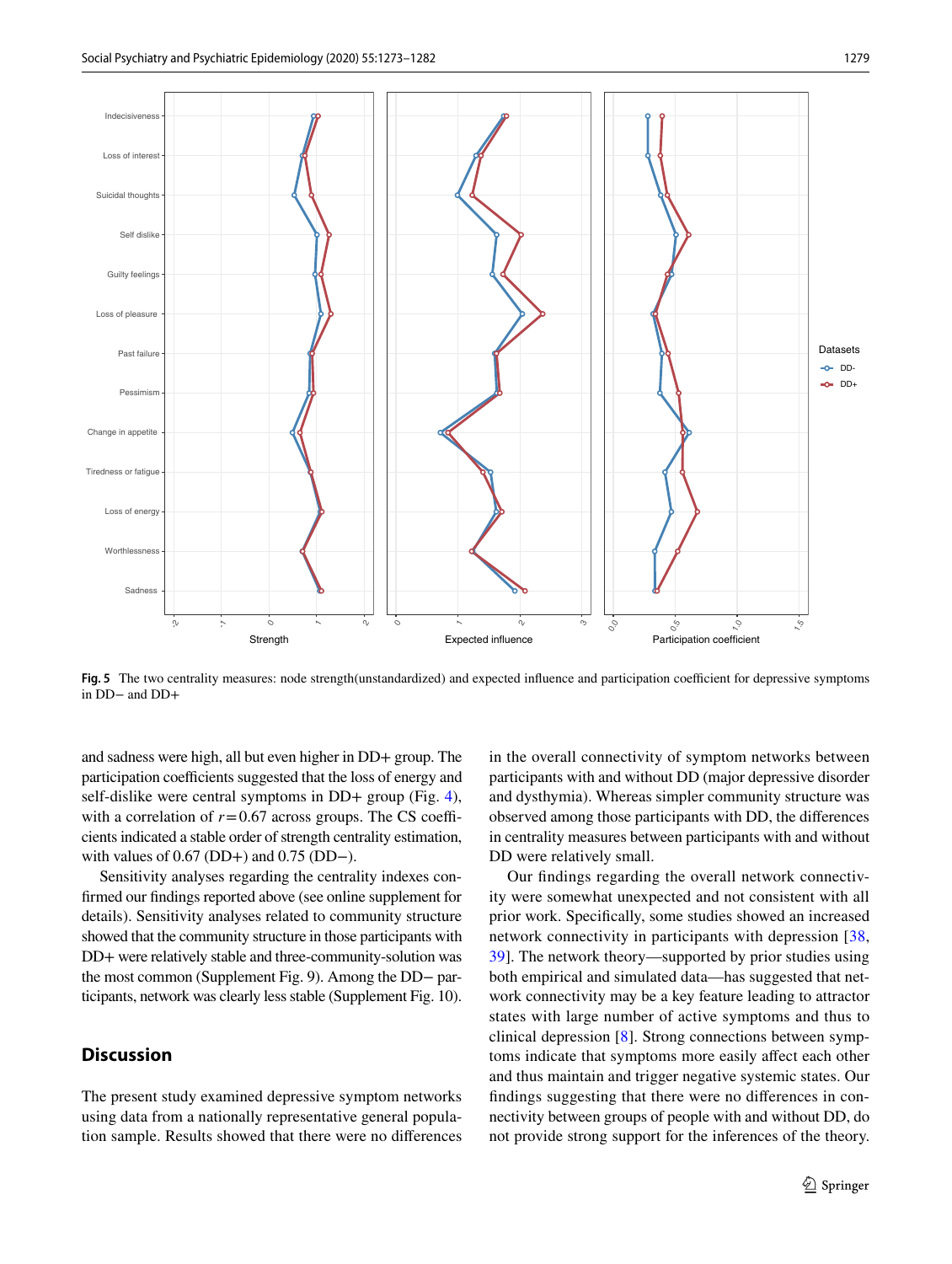However, these fndings are in line with a intervention study, where stronger symptom connectivity was not associated with treatment prognosis [14]. They also are in line with another study where the connectivity of depressive symptoms was found to increase during antidepressant treatment in a very large clinical trial (the STAR\*D study) while the overall severity of depression decreased [4].

In the present study, fewer communities, and thus simpler community structure was found in those participants with DD. This was unexpected given previous work that found that decreases in depressive symptoms across time were associated with structures that became less multifactorial (i.e. increasingly more unidimensional) [4]. Especially our fnding that the community structure was less stable among participants without depression (see online supplement for more details) warrants further investigation.

The most central symptoms in the depressive symptoms network of the participants with DD were (a) loss of pleasure, (b) self-dislike, (c) sadness and (d) loss of energy. In the present study, some less frequently used centrality measures, which took more efficiently into account the community structure, were used. However, only minor diferences compared to the strength centrality measures (correlation range from 0.59 to 0.89) were found. Based on all indicators used in this study, loss of energy, and loss of pleasure were consistently central in those with DD and the diferences between those without and with DD were relatively small. Similar results have been previously reported, suggesting that sadness [12] or loss of pleasure (Bringmann et al. 2015) would be the most central symptoms in MDD. However, other studies have found diferent symptoms to be most central [16, 17], indicating that central symptoms might difer across samples. It is also important to notice that symptoms of sadness and/or anhedonia were required for depression diagnosis in this sample, which may bias centrality statistics.

Although it is tempting to assume that the most central symptoms also have a strong causal role in the network, empirical investigations into the matter are scarce. Rodebaugh and co-workers [40] examined whether central symptoms in a network constructed using a cross-sectional data predicted the correlation between change in a given node using the same data and change in other symptoms across treatment also in another dataset. They found that centrality predicted which nodes were more strongly associated with change above and beyond other predictors, but that prediction was restricted to that specifc network and data where the centrality was determined. Thus, the higher centrality was associated with a stronger association with change across the entire symptom network, but only among those specifc symptoms where the centrality measures were detected. There are multiple problems in interpreting central symptoms as the most infuential, (the most central may be just the end point or just the one with the greatest variability,

see: [https://psych-networks.com/how-to-not-interpret-centr](https://psych-networks.com/how-to-not-interpret-centrality-values-in-network-structures/) [ality-values-in-network-structures/\)](https://psych-networks.com/how-to-not-interpret-centrality-values-in-network-structures/) and recently the whole basis of measuring centrality in psychological networks that do not have similar features (serial fow of connections) as social networks, has been challenged [20]. In the present study, we tried to overcome some of these problems using centrality measures that are not based on shortest path measures (strength centrality) and by taking into account the community structure within the network (participation coefficient) [41].

Recently, some work has criticized the application of centrality metrics derived from social network analysis to psychological data [20]. This may be especially problematic if centrality measures are considered—as they often seem to be—as measures of symptom importance. These metrics assume that there are no qualitative diferences between nodes, which is a contentious assumption. In psychological networks, especially symptom networks, it is difficult to interpret that suicidal thoughts would be as important as changes in appetite and thus, focusing only on the connections in psychological networks to fnd the most central node would be problematic. It is also possible that the observed diferences in central symptoms between groups may be a result of sampling variability changing the absolute rank order of symptoms without there necessarily being any diferences in centrality of the symptoms [42]. Given that prior research was in part based on small samples and lacked investigations whether the most central symptoms was substantially or signifcantly more central than other symptoms (e.g. via the centrality difference test  $[43]$ ), this raises doubts as to how meaningful diferences in reported centrality diferences in the literature are, and we hope the at least in part large sample size of the present study adds to the literature in that regard.

#### **Strengths and limitations**

Main strengths of the current study are a population-based sample, which is a representative of Finnish general adult population, and the use of CIDI to identify participants with DD during the last 12 months. Some limitations need to be taken into account when current fndings are interpreted. The original sample of the Finnish Health 2000 survey included 8028 subjects of whom 6005 (75%) were interviewed with the CIDI. It has been shown participants who did not participate had more depressive symptoms than those who participated, indicating that they were more likely to sufer from DD. However, the aim of the current study was not estimate the prevalence of DD, and CIDI has been found to have acceptable psychometric properties [44]. Second, cohort efects could bias or confound our results, although we do not think this is highly likely, because there were no diferences in the levels of depressive symptoms or DD prevalence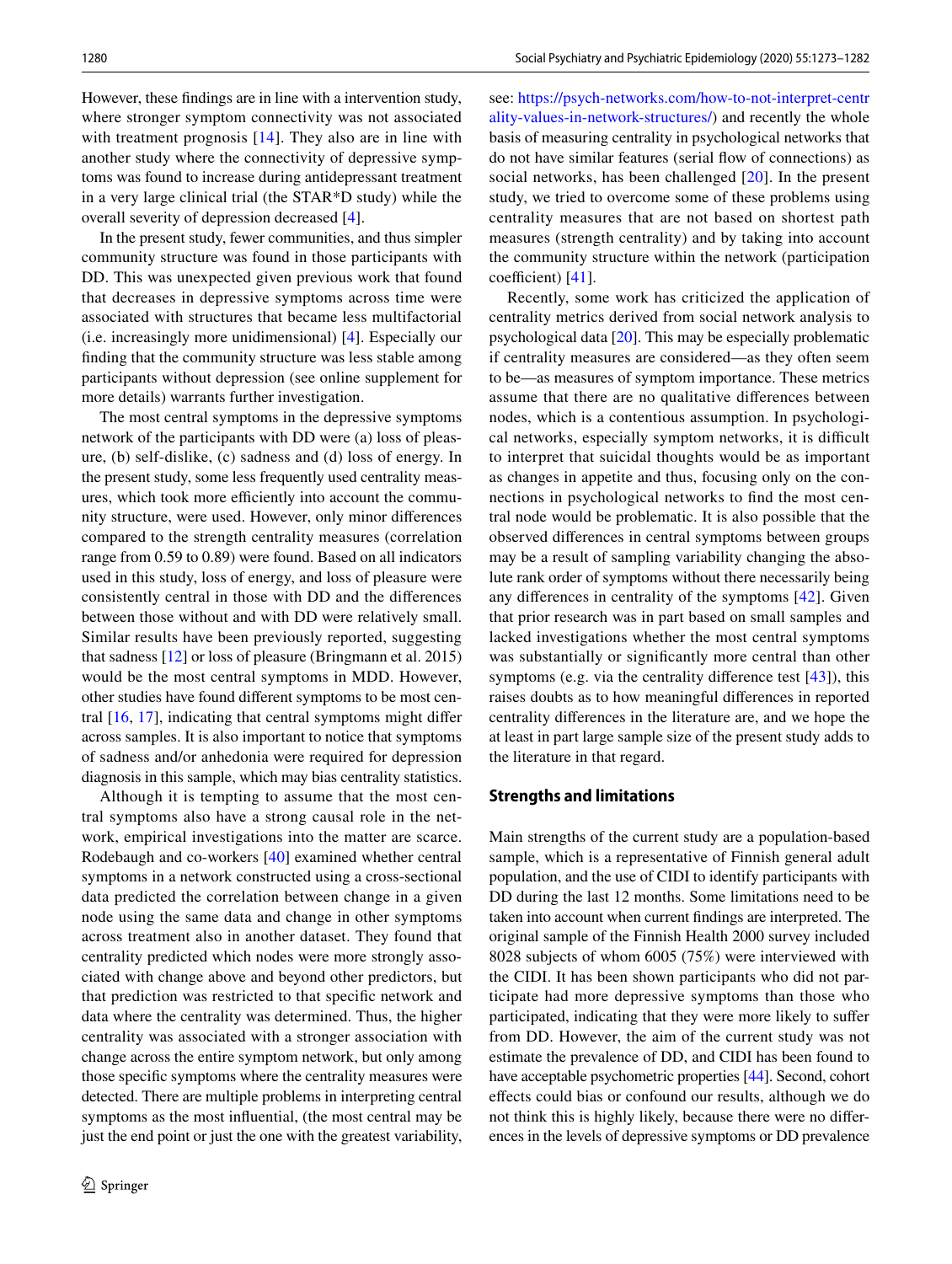between the two time points  $[45]$ . Third, the analytical design was cross-sectional, preventing us making any inferences about the direction of the associations or development the network structures. For example, participants who were not diagnosed with depression could be in remission. Fourth, we used regularized models which make groups with different sample sizes difficult to compare (see supplement analyses for analyses in which we subsampled participants to obtain equal sample sizes). Fifth, we mainly relied on community detection results based on the walktrap-algorithm (see supplement analyses for results based on the spinglass algorithm). Six, from the all possible depressive symptoms, our investigation is limited to those which are included in BDI-13, and thus other important symptoms may be missing. Finally, although depression diagnosis was based on structured interview (M-CIDI), and not on BDI scores, Berkson's bias could potentially infuence our results [46].

# **Conclusions**

To conclude, we found that community structure, but not overall connectivity or symptom centrality, of the symptom network may be diferent between participants with and without DD. This diference could be important when estimating the overall connectivity diferences in symptoms between groups with and without mental disorders.

**Acknowledgments** Open access funding provided by University of Helsinki including Helsinki University Central Hospital.

**Funding** This work was supported by the Academy of Finland (310591 to CH).

**Availability of the data and code** Authors do not have permission to share the research data. Data access can be applied from the Finnish institute for health and welfare. For details, see: [https://thl.f/en/](https://thl.fi/en/web/thlfi-en/research-and-expertwork/projects-and-programmes/health-2000-2011/information-for-researchers) [web/thlfi-en/research-and-expertwork/projects-and-programmes/](https://thl.fi/en/web/thlfi-en/research-and-expertwork/projects-and-programmes/health-2000-2011/information-for-researchers) [health-2000-2011/information-for-researchers](https://thl.fi/en/web/thlfi-en/research-and-expertwork/projects-and-programmes/health-2000-2011/information-for-researchers). Code for the statistical analyses is available from [https://github.com/Melovainio/Netwo](https://github.com/Melovainio/Network_depression) [rk\\_depression](https://github.com/Melovainio/Network_depression).

**Conflict of interest** None declared.

**Ethics statement** The study was approved by the ethical committee of the Finnish Public Health Institute and the Hospital District of Helsinki and Uusimaa, Finland.

**Open Access** This article is licensed under a Creative Commons Attribution 4.0 International License, which permits use, sharing, adaptation, distribution and reproduction in any medium or format, as long as you give appropriate credit to the original author(s) and the source, provide a link to the Creative Commons licence, and indicate if changes were made. The images or other third party material in this article are included in the article's Creative Commons licence, unless indicated otherwise in a credit line to the material. If material is not included in the article's Creative Commons licence and your intended use is not permitted by statutory regulation or exceeds the permitted use, you will need to obtain permission directly from the copyright holder. To view a copy of this licence, visit<http://creativecommons.org/licenses/by/4.0/>.

# **References**

- 1. Cuijpers P (2018) The challenges of improving treatments for depression. JAMA 320(24):2529–2530. [https://doi.org/10.1001/](https://doi.org/10.1001/jama.2018.17824) [jama.2018.17824](https://doi.org/10.1001/jama.2018.17824)
- 2. Chen L, Eaton WW, Gallo JJ, Nestadt G (2000) Understanding the heterogeneity of depression through the triad of symptoms, course and risk factors: a longitudinal, population-based study. J Afect Disord 59(1):1–11
- 3. Fried EI, Nesse RM (2015) Depression is not a consistent syndrome: an investigation of unique symptom patterns in the STAR\*D study. J Afect Disord 172:96–102. [https://doi.](https://doi.org/10.1016/j.jad.2014.10.010) [org/10.1016/j.jad.2014.10.010](https://doi.org/10.1016/j.jad.2014.10.010)
- 4. Fried EI, van Borkulo CD, Epskamp S, Schoevers RA, Tuerlinckx F, Borsboom D (2016) Measuring depression over time … Or not? Lack of unidimensionality and longitudinal measurement invariance in four common rating scales of depression. Psychol Assess 28(11):1354–1367. [https://doi.org/10.1037/](https://doi.org/10.1037/pas0000275) [pas0000275](https://doi.org/10.1037/pas0000275)
- 5. Fried EI, Nesse RM, Zivin K, Guille C, Sen S (2014) Depression is more than the sum score of its parts: individual DSM symptoms have different risk factors. Psychol Med 44(10):2067-2076. [https](https://doi.org/10.1017/S0033291713002900) [://doi.org/10.1017/S0033291713002900](https://doi.org/10.1017/S0033291713002900)
- 6. Lux V, Kendler KS (2010) Deconstructing major depression: a validation study of the DSM-IV symptomatic criteria. Psychol Med 40(10):1679–1690. [https://doi.org/10.1017/S003329170](https://doi.org/10.1017/S0033291709992157) [9992157](https://doi.org/10.1017/S0033291709992157)
- 7. Borsboom D (2017) A network theory of mental disorders. World Psychiatry 16:5–13. <https://doi.org/10.1002/wps.20375>
- 8. Cramer AO, van Borkulo CD, Giltay EJ, van der Maas HL, Kendler KS, Scheffer M, Borsboom D (2016) Major depression as a complex dynamic system. PLoS ONE 11(12):e0167490. [https://](https://doi.org/10.1371/journal.pone.0167490) [doi.org/10.1371/journal.pone.0167490](https://doi.org/10.1371/journal.pone.0167490)
- 9. Moorey S (2010) The six cycles maintenance model: growing a "vicious fower" for depression. Behav Cogn Psychother 38(2):173–184.<https://doi.org/10.1017/S1352465809990580>
- 10. Boschloo L, van Borkulo CD, Borsboom D, Schoevers RA (2016) A prospective study on how symptoms in a network predict the onset of depression. Psychother Psychosom 85(3):183–184. [https](https://doi.org/10.1159/000442001) [://doi.org/10.1159/000442001](https://doi.org/10.1159/000442001)
- 11. Bringmann LF, Lemmens LH, Huibers MJ, Borsboom D, Tuerlinckx F (2015) Revealing the dynamic network structure of the Beck Depression Inventory-II. Psychol Med 45(4):747–757. [https](https://doi.org/10.1017/S0033291714001809) [://doi.org/10.1017/S0033291714001809](https://doi.org/10.1017/S0033291714001809)
- 12. Fried EI, Epskamp S, Nesse RM, Tuerlinckx F, Borsboom D (2016) What are 'good' depression symptoms? Comparing the centrality of DSM and non-DSM symptoms of depression in a network analysis. J Afect Disord 189:314–320. [https://doi.](https://doi.org/10.1016/j.jad.2015.09.005) [org/10.1016/j.jad.2015.09.005](https://doi.org/10.1016/j.jad.2015.09.005)
- 13. van Borkulo C, Boschloo L, Borsboom D, Penninx BWJH, Waldorp LJ, Schoevers RA (2015) Association of symptom network structure with the course of depression. JAMA Psychiatry 72(12):1219–1226. [https://doi.org/10.1001/jamapsychi](https://doi.org/10.1001/jamapsychiatry.2015.2079) [atry.2015.2079](https://doi.org/10.1001/jamapsychiatry.2015.2079)
- 14. Schweren L, van Borkulo CD, Fried E, Goodyer IM (2018) Assessment of symptom network density as a prognostic marker of treatment response in adolescent depression. JAMA Psychiatry 75(1):98–100. <https://doi.org/10.1001/jamapsychiatry.2017.3561>
- 15. van Loo HM, Van Borkulo CD, Peterson RE, Fried EI, Aggen SH, Borsboom D, Kendler KS (2018) Robust symptom networks